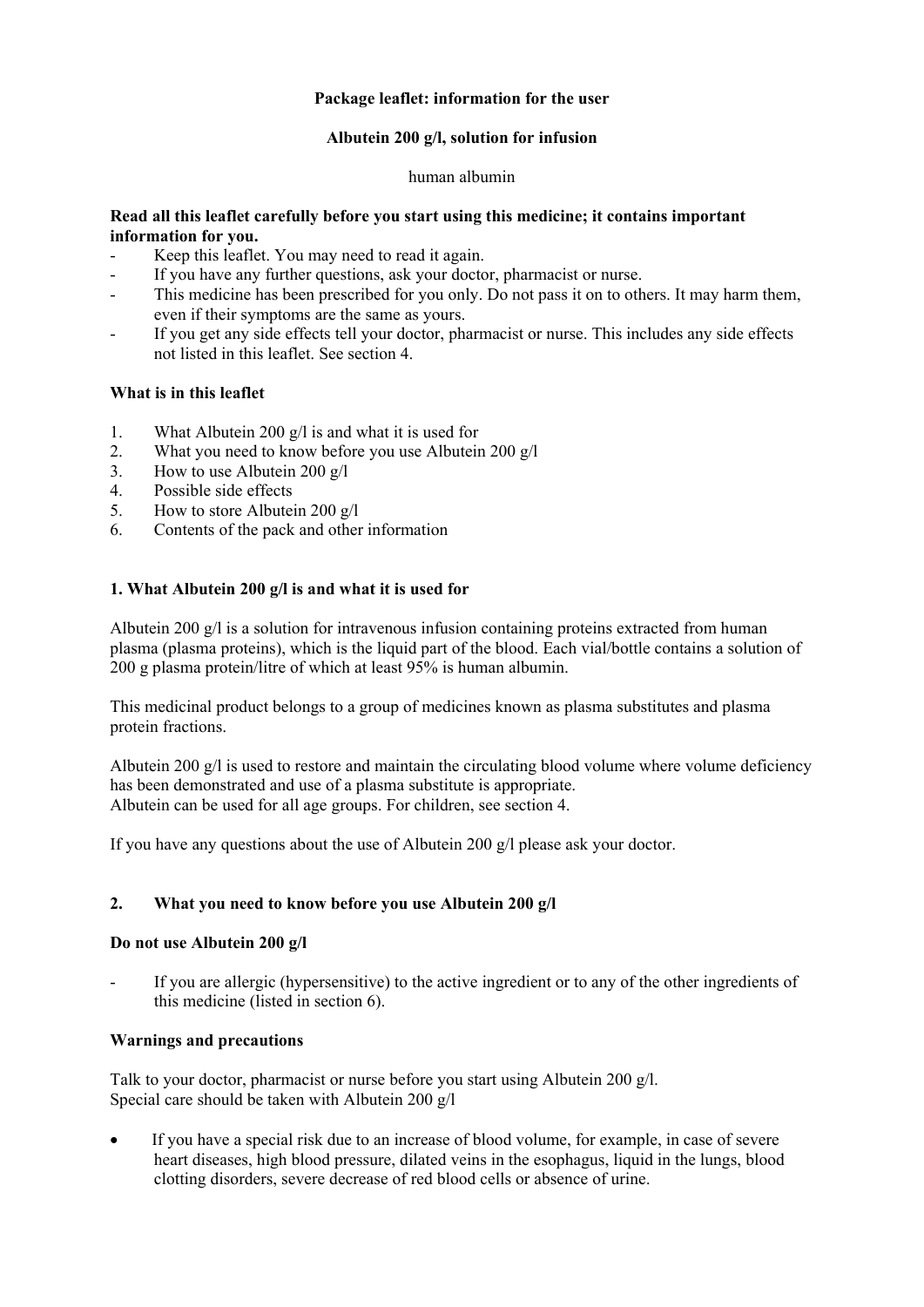- When there are signs of blood volume increase (headache, breathing disorders, jugular vein congestion) or blood pressure increase. The infusion must be stopped immediately.
- When there are signs of allergic reaction. The infusion must be stopped immediately.
- When used on patients with a severe cerebral injury by traumatism.

When medicines are made from human blood or plasma, certain measures are put in place to prevent infections being passed on to patients. These include:

- careful selection of blood and plasma donors to make sure those at risk of carrying infections are excluded,
- the testing of each donation and pools of plasma for signs of virus/infections,
- the inclusion of steps in the processing of the blood or plasma that can inactivate or remove viruses.

Despite these measures, when medicines prepared from human blood or plasma are administered, the possibility of passing on infection cannot be totally excluded. This applies to any unknown or emerging viruses or other types of infections.

There are no reports of virus infections with albumin manufactured to European Pharmacopoeia requirements by established processes.

It is strongly recommended that every time you receive a dose of Albutein 200  $g/l$  the name and batch number of the medicine are recorded in order to maintain a record of the batches used.

### **Children**

The safety and efficacy of Albutein 200 g/l in children have not been established in controlled clinical trials. However, clinical experience with albumin in children, suggests that no harmful effects are to be expected provided that particular attention is paid to the dose in order to avoid a circulatory overload. See also section 4.

### **Other medicines and Albutein 200 g/l**

Tell your doctor or pharmacist if you are taking, have recently taken or might take any other medicines.

No specific interactions of human albumin with other medicines are known.

### **Pregnancy, breast-feeding and fertility**

### Pregnancy

If you are pregnant or breast-feeding, think you may be pregnant or are planning to have a baby, ask your doctor or pharmacist for advice before taking this medicine.

The safety of Albutein 200 g/l for use in women during pregnancy has not been established in controlled clinical trials. However, clinical experience with albumin suggests that no harmful effects on the course of pregnancy, or on the fetus and the neonate are to be expected.

### Breast-feeding

It is unknown whether Albutein 200 g/l is excreted into the breast milk. The excretion of human albumin into the milk has not been studied in animals. The decision whether to continue/discontinue breast-feeding or to continue/discontinue therapy with Albutein should be made taking into account the benefit of breast-feeding for the child and the benefit of Albutein therapy for the mother.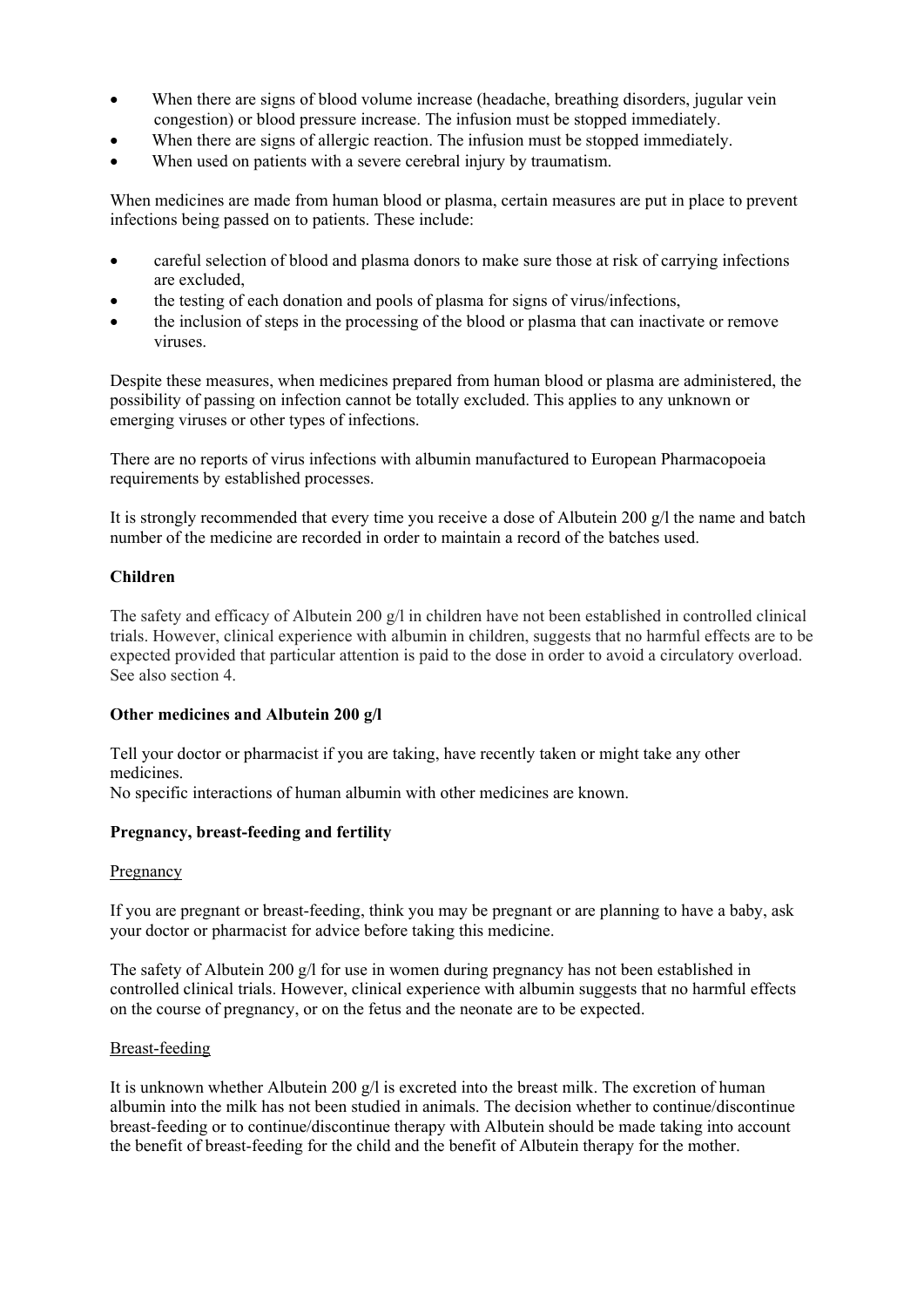# Fertility

No animal reproduction studies have been conducted with Albutein 200 g/l. However, human albumin is a normal constituent of human blood.

### **Driving and using of machines**

No effects on the ability to drive and use of machines have been observed.

# **Albutein 200 g/l contains sodium**

This medicine contains 33.4 mg sodium (main component of cooking/table salt) in each vial of 10 ml, 166.8 mg sodium in each bottle of 50 ml and 333.5 mg sodium in each bottle of 100 ml. This is equivalent to 1.7%, 8.3% and 16.7%, respectively, of the recommended maximum daily dietary intake of sodium for an adult.

This medicine contains potassium, less than 39 mg (1 mmol) per vial/bottle, i.e. essentially 'potassium-free'.

# **3. How to use Albutein 200 g/l**

Albutein 200 g/l is a medicine for hospital use, thus it will be administered in a hospital by the corresponding medical staff.

The dosage and the infusion rate of Albutein 200 g/l you receive, as well as the frequency and duration of your treatment, will be adjusted to your individual requirements. This will be calculated for you by your doctor.

### **If you use more Albutein 200 g/l than you should**

If you have been given more Albutein 200 g/l than required, tell your doctor immediately.

### **If you forget to use Albutein 200 g/l**

You must not be given a double dose to make up for a forgotten dose.

### **4. Possible side effects**

Like all medicines, this medicine can cause side effects, although not everybody gets them.

- Mild reactions such as flush, skin rash, fever and nausea may occur rarely.
- Severe allergic reactions (anaphylactic shock) may occur very rarely.
- For information on viral safety, see section 2.

# **Additional side effects in children**

There are no specific data to evaluate the possibility of finding different adverse reactions in this population.

### **Reporting of side effects**

If you get any side effects, talk to your doctor, pharmacist or nurse. This includes any possible side effects not listed in this leaflet. You can also report side effects directly via the national reporting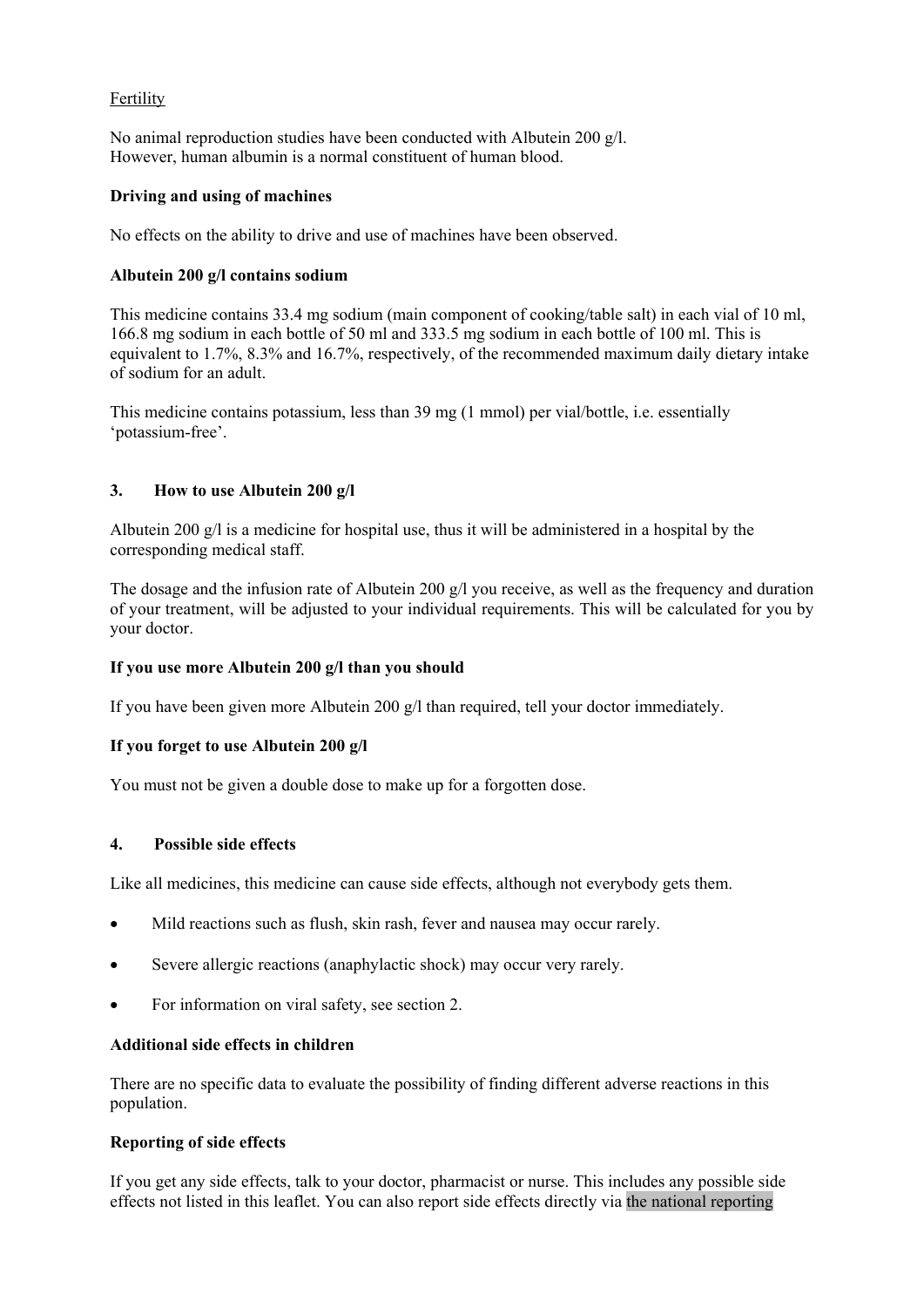system listed in Appendix V. By reporting side effects, you can help provide more information on the safety of this medicine.

### **5. How to store Albutein 200 g/l**

Keep this medicine out of the sight and reach of children.

Do not use this medicine after the expiry date which is stated on the container after EXP.

Do not store above 30 ºC.

Do not freeze.

Keep the vial/bottle in the outer carton in order to protect from light.

Do not use this medicine if you notice that the solution is cloudy or has deposits.

Once the container has been opened, the contents should be used immediately.

Do not throw away any medicines via wastewater or household waste. Ask your pharmacist how to throw away medicines you no longer use. These measures will help protect the environment.

# **6. Contents of the pack and other information**

### **What Albutein 200 g/l contains**

- The active substance is human albumin. One milliliter of Albutein 200  $g/l$  contains 200 mg of plasma proteins, of which at least 95% is human albumin.
- The other ingredients are sodium chloride, sodium caprylate, sodium N-acetyltryptophanate and water for injections.

Produced from the plasma of human donors.

For further information about ingredients see also "Albutein 200 g/l contains sodium" at the end of section 2.

### **What Albutein 200 g/l looks like and contents of the pack**

Albutein 200 g/l is a solution for infusion. The solution is clear, slightly viscous, it is almost colourless, yellow, amber or green.

Albutein 200 g/l is supplied in vials/bottles, with a chlorobutyl rubber stopper, an aluminum cap, plastic top and plastic shrink band that guarantee the intactness of packaging. Vials contain 10 ml of product and bottles contain 50 ml or 100 ml of product.

Pack size: 1 vial (10 ml) and 1 bottle (50 ml and 100 ml).

### **Marketing authorisation holder and manufacturer**

 $\leq$ [To be completed nationally] $>$  or Instituto Grifols, S.A. Can Guasch, 2 - Parets del Vallès 08150 Barcelona - SPAIN